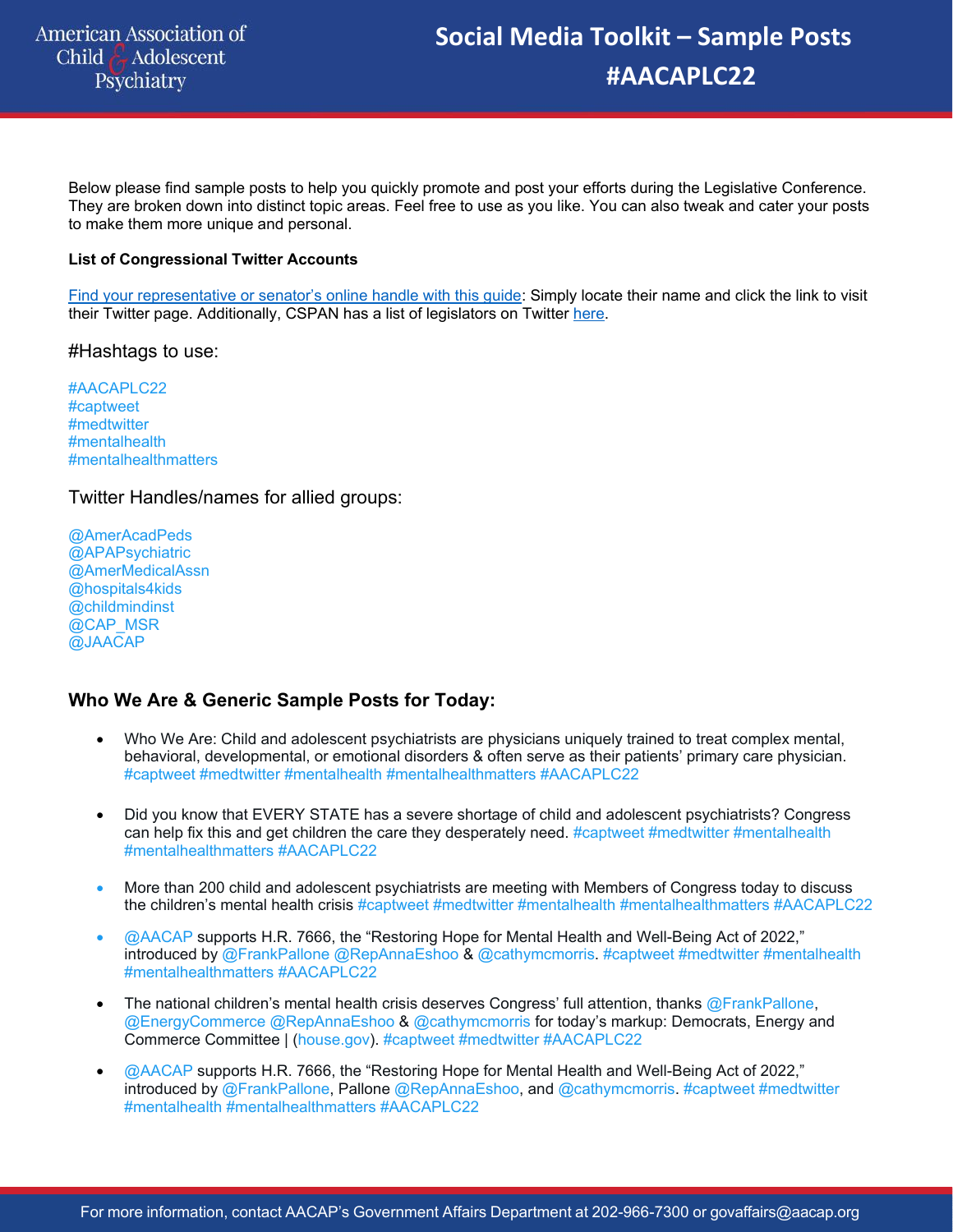### **For noon awards presentation:**

- Thank you @RepAnnaEshoo for addressing @AACAP's 2022 Legislative Conference and to AACAP President Warren Ng. With your help, kids can better access high-quality mental health care across the country. #captweet #medtwitter #mentalhealth #mentalhealthmatters #AACAPLC22
- Thank you and congratulations to @RepAnnaEshoo and @HHS\_ASH for being @AACAP's 2022 Children's Mental Health Champions. #captweet #medtwitter #mentalhealth #mentalhealthmatters #AACAPLC22

### **Improving Access to Children's Behavioral Mental Health Care: Accessing Child and Adolescent Psychiatrists:**

### **General Stats:**

- Over 80% of states and 90% of counties in the U.S. have a severe shortage of child and adolescent psychiatrists. #captweet #medtwitter #mentalhealth #mentalhealthmatters #AACAPLC22
- In the US, there're only 14 child & adolescent psychiatrists (CAPS) for every 100,000 children. A sufficient supply would be more than 47 CAPS for every 100,000 children. #captweet #medtwitter #AACAPLC22

### **Strengthen Kids' Mental Health Now Act:**

- @AACAP supports integration of pediatric behavioral health care in all child-facing systems of care and reimbursement parity for the full continuum of pediatric mental health. #captweet #medtwitter #mentalhealth #mentalhealthmatters #AACAPLC22
- **House** 
	- o Support H.R. 7236, "Strengthen Kids' Mental Health Now Act," Introduced by @RepAnnaEshoo @LisaBRochester & @RepBrianFitz #captweet #medtwitter #mentalhealth #mentalhealthmatters #AACAPLC22
- **Senate** 
	- o Thank you @RepAnnaEshoo @LisaBRochester & @RepBrianFitz your support H.R. 7236, "Strengthen Kids' Mental Health Now Act" - Together we can help future generations grow and heal. #captweet #medtwitter #mentalhealth #mentalhealthmatters #AACAPLC22
	- o Thank you @SenateHELP @SenBobCasey & @BillCassidy for working on legislation to improve access to pediatric mental health care by addressing Medicaid payment parity & expanding the child mental health workforce. #captweet #mentalhealth #mentalhealthmatters #AACAPLC22

### **H.R. 1475, the Pursuing Equity in Mental Health Act:**

- Expand, reauthorize, and appropriately fund minority scholarship and fellowship programs & support medical school efforts to provide diversity core competency curriculum. #captweet #medtwitter #mentalhealth #mentalhealthmatters #AACAPLC22
- **House:**
	- o Thank you *[@insert Twitter handle of legislator you met with]* for supporting and advancing H.R. 1475, the Pursuing Equity in Mental Health Act, introduced by  $@Rep$ Bonnie &  $@Rep$ JohnKatko #captweet #medtwitter #mentalhealth #mentalhealthmatters #AACAPLC2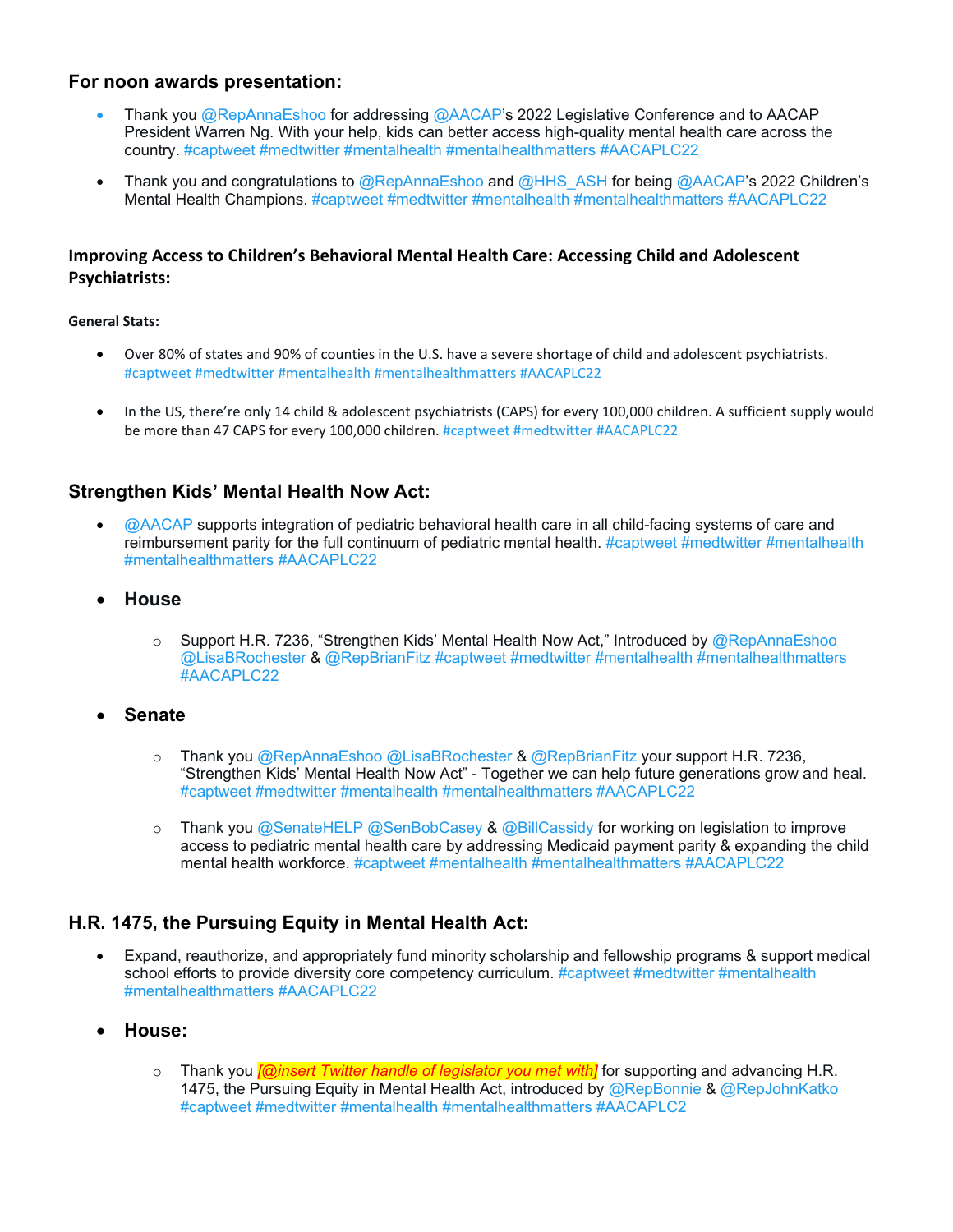- **Senate:**
	- $\circ$  Urge your Senators to SUPPORT S.1795, the Pursuing Equity in Mental Health Act, https://bit.ly/39S6zCr introduced by @SenatorMenendez @CoryBooker & @SenCortezMasto #captweet #medtwitter #mentalhealth #mentalhealthmatters #AACAPLC22
	- o *[@insert Twitter name/handle from link above]* Please SUPPORT S.1795, the Pursuing Equity in Mental Health Act, https://bit.ly/39S6zCr & expand programs to address racial and ethnic disparities in mental health. #captweet #medtwitter #mentalhealth #mentalhealthmatters #AACAPLC22
	- o *[@insert Twitter name/handle from link above]* Please Reauthorize and support the SAMHSA minority fellowship program https://bit.ly/3PfDb9A & help place mental health providers in underserved communities. #captweet #medtwitter #mentalhealth #mentalhealthmatters #AACAPLC22

### **Increasing the Child and Adolescent Psychiatry Workforce:**

- $\bullet$  13-20% of US children have been diagnosed with a mental disorder #captweet #medtwitter #mentalhealth #mentalhealthmatters #AACAPLC22
- $\bullet$  15-25% of US children with a psychiatric disorder receive specialty care. #captweet #medtwitter #mentalhealth #mentalhealthmatters #AACAPLC22
- The number of adolescents reporting poor mental health is increasing; 44% increase in youth who reported making a suicide plan since 2009. #captweet #medtwitter #mentalhealth #mentalhealthmatters #AACAPLC22
- There are only 14 child and adolescent psychiatrists for every 100,000 children in the United States; estimated need is 47 child and adolescent psychiatrists for every 100,000 children in the United States. #captweet #medtwitter #mentalhealth #mentalhealthmatters #AACAPLC22
- 91% of U.S. counties have a severe shortage of child and adolescent psychiatrists. #captweet #medtwitter #mentalhealth #mentalhealthmatters #AACAPLC22
- Child and adolescent psychiatrists complete four years of medical school, four years of residency, and a twoyear fellowship, often incurring up to \$300,000 in student loan debt. #captweet #medtwitter #mentalhealth #mentalhealthmatters #AACAPLC22
- There aren't enough child and adolescent psychiatrists to meet the growing demand for mental health subspecialty care for children and adolescents in the United States. #captweet #medtwitter #mentalhealth #mentalhealthmatters #AACAPLC22
- @AACAP supports student loan repayment programs for pediatric mental health providers, including child and adolescent psychiatrists. #captweet #medtwitter #mentalhealth #mentalhealthmatters #AACAPLC22

### **HOUSE:**

- o *[@insert Twitter name/handle from link above] Please Reauthorize and support the SAMHSA* minority fellowship program https://bit.ly/3PfDb9A & help place mental health providers in underserved communities. #captweet #medtwitter #mentalhealth #mentalhealthmatters #AACAPLC22
- o *[@insert Twitter name/handle from link above]* Please Support H.R. 3150, introduced by Reps. @RepJohnKatko & @gracenapolitano "Advance the Mental Health Professional Workforce Shortage Loan Repayment Act." https://bit.ly/3L1pis9 #captweet #medtwitter #mentalhealth #mentalhealthmatters #AACAPLC22
- o Thank you  $@$ RepJohnKatko & @gracenapolitano for supporting H.R. 1350 "Advance the Mental Health Professional Workforce Shortage Loan Repayment Act." https://bit.ly/3L1pis9. Together we can help future generations grow and heal. #captweet #medtwitter #mentalhealth #AACAPLC22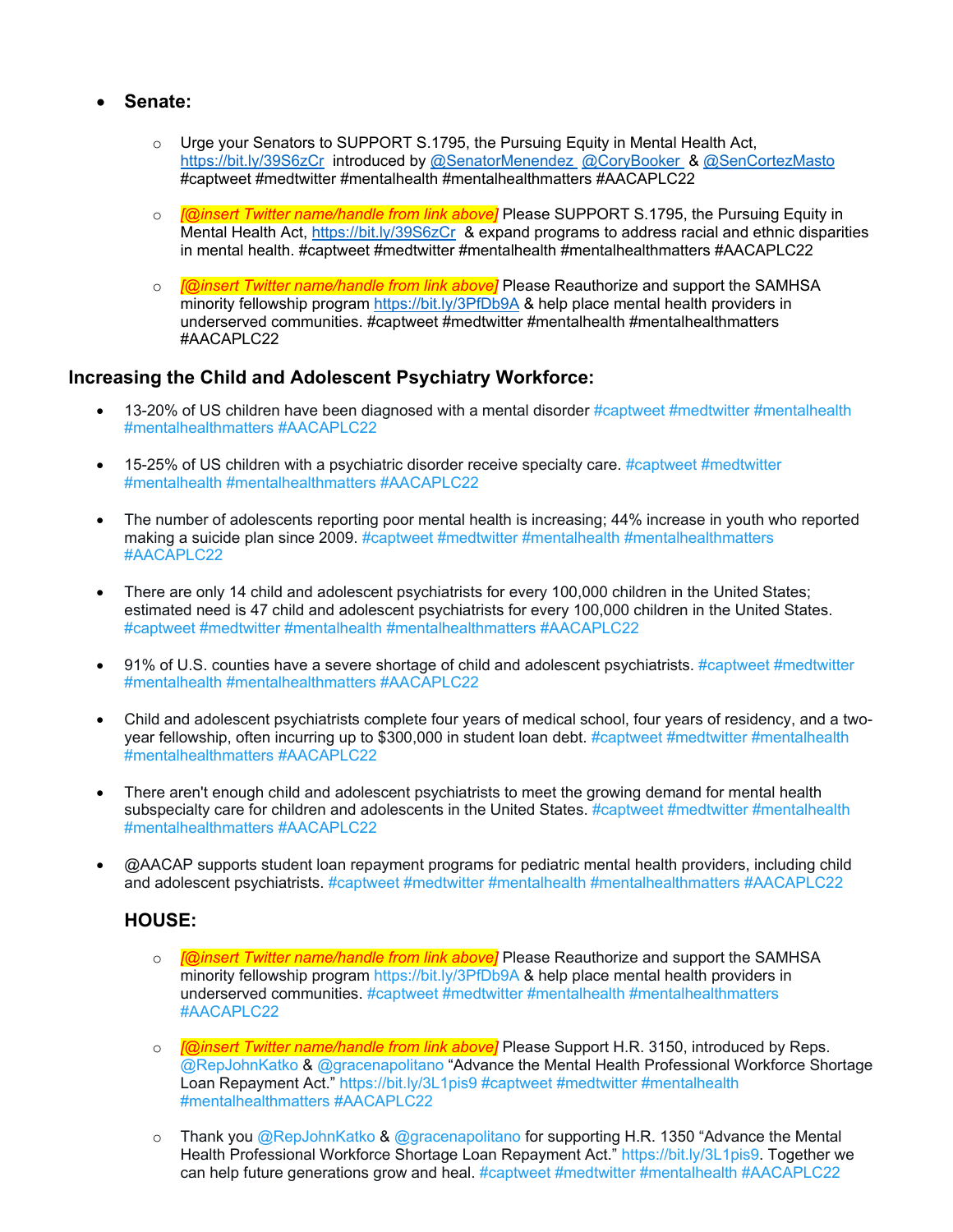### **Senate**

o Thank you @SenTinaSmith & @lisamurkowski for your support of S. 1578, "Advance the Mental Health Professional Workforce Shortage Loan Repayment Act." https://bit.ly/3PaZop7. Together we can help future generations grow and heal. #captweet #medtwitter #mentalhealth #AACAPLC22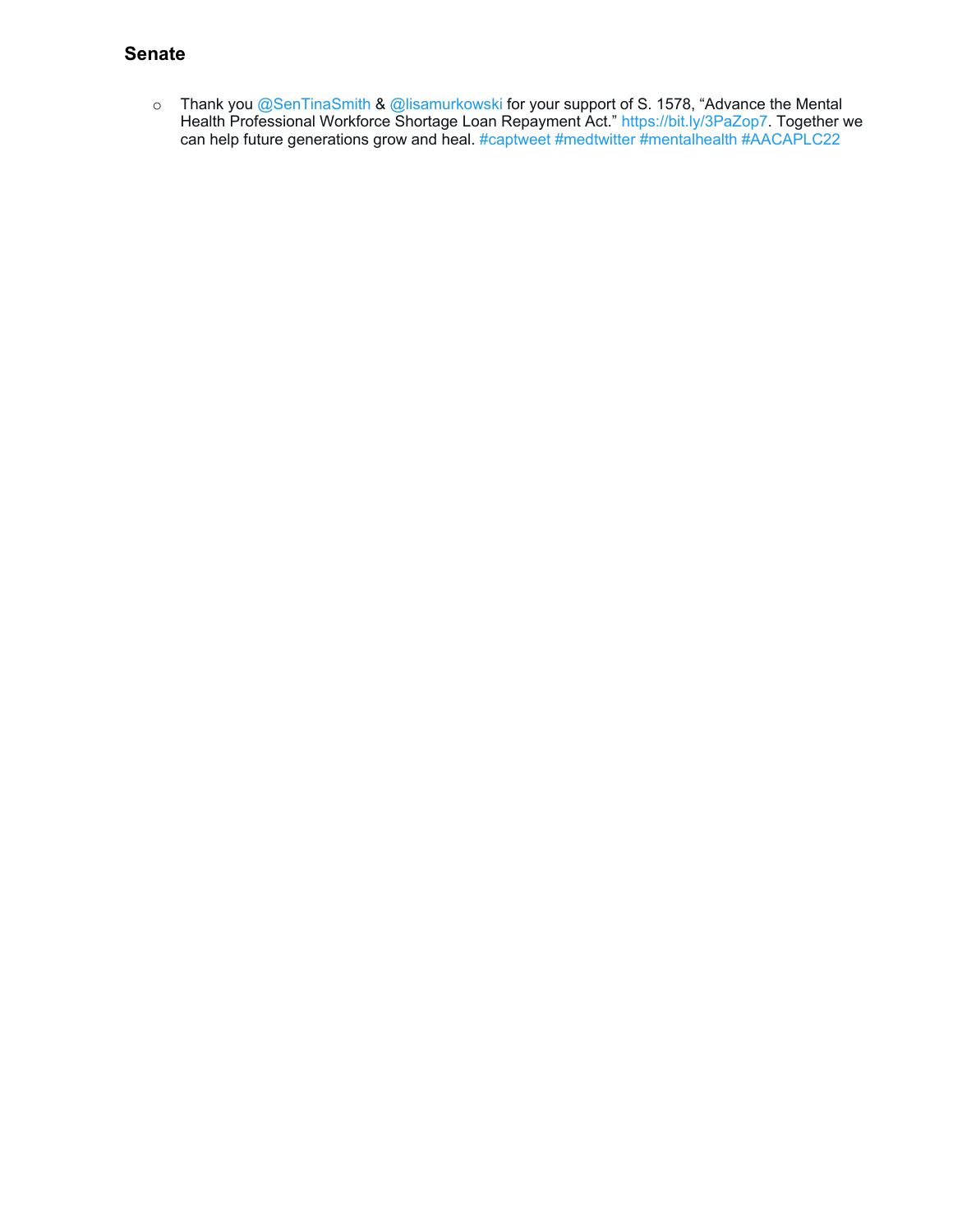**AMERICAN ACADEMY OF**  $CHILDGADOLESCENT$ 

A P . O R G

Tweets with images typically get 30% more engagement than

tweets without! Though we're virtual this year, you can still include screenshots or gifs! Be careful not to include any identifying information.



# A A G A P S V IR T U A L LEGISLATIVE CONFERENCE TWITTER BEST PRACTICES

You have a 280 character limit on Twitter— don't say in three sentences what you can say in one. Keep it pointed, and keep it



precise.

What you say online stays online. Stay away from crude and ambiguous language, and whatever you do, don't feed the trolls!



# Keep it Simple

### Think About Your Audience

### Post a Pic